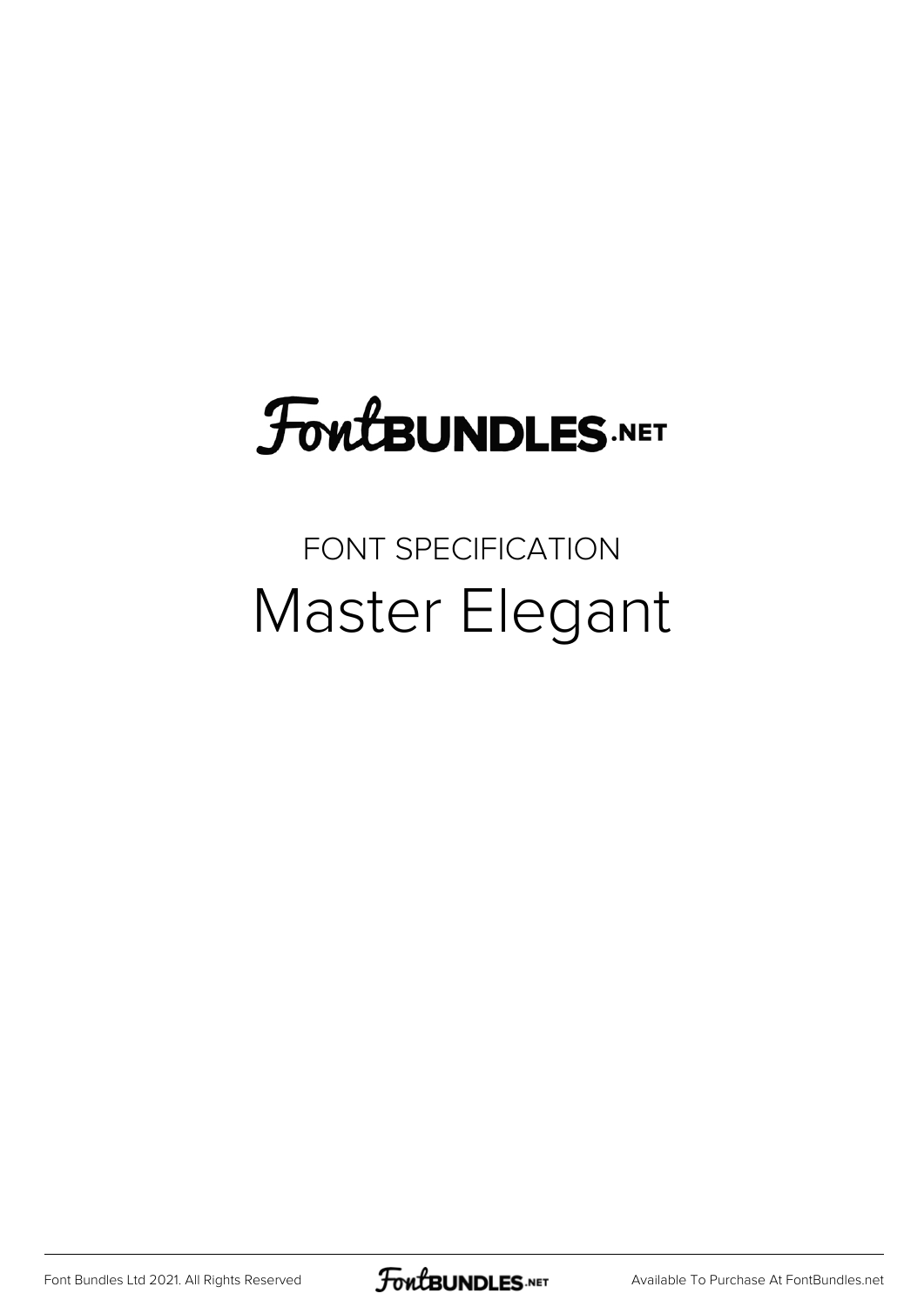#### Master Elegant - Regular

**Uppercase Characters** 

## ABCDEFGHIJKLMNOPQRST  $u\,u\,u\,u\,y\,z$

Lowercase Characters

a b  $c$  d  $e$  f g h i j k f m n  $e$  p q  $\imath$  s t u v w x y  $\jmath$ 

**Numbers** 

 $0123456789$ 

Punctuation and Symbols



All Other Glyphs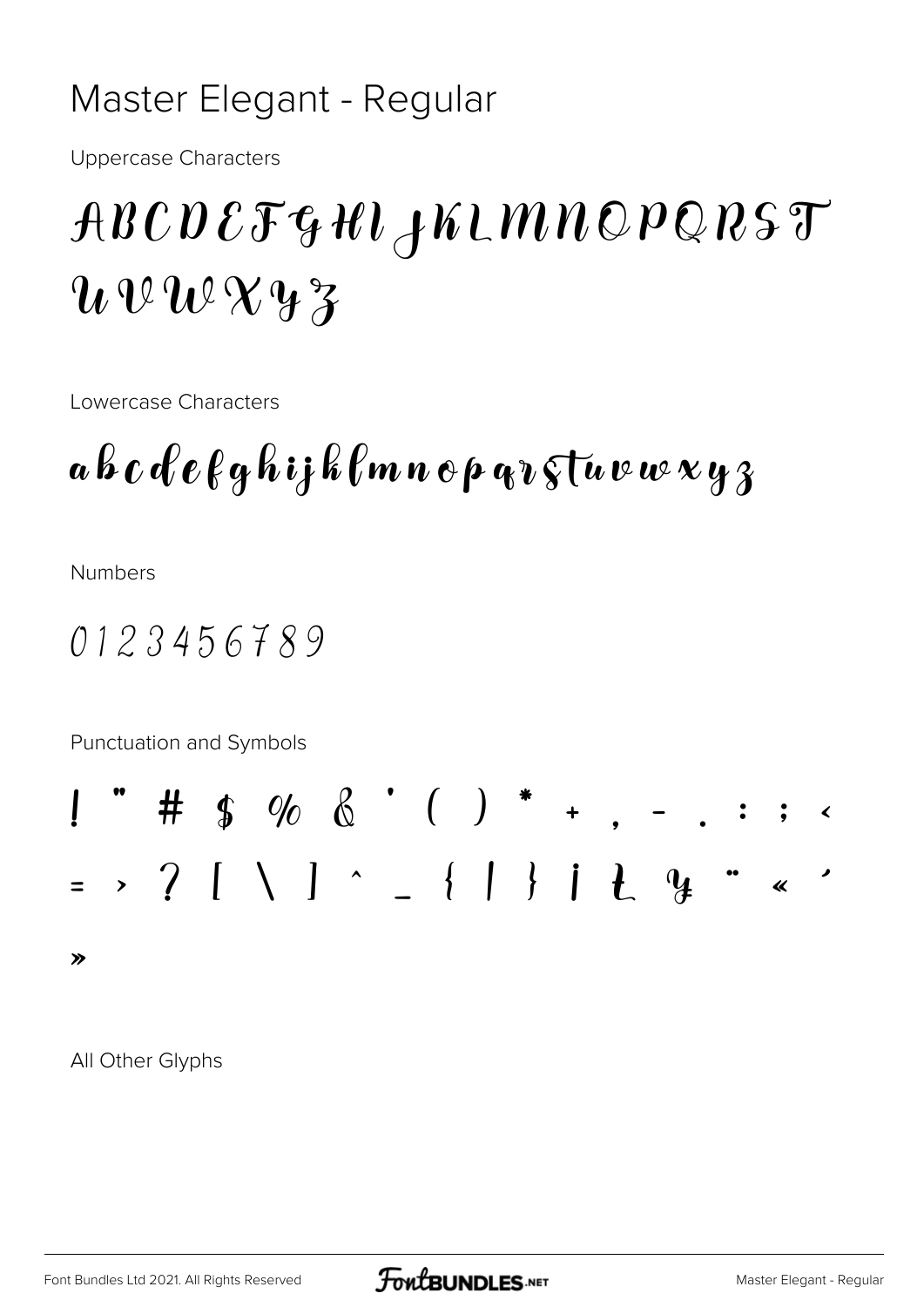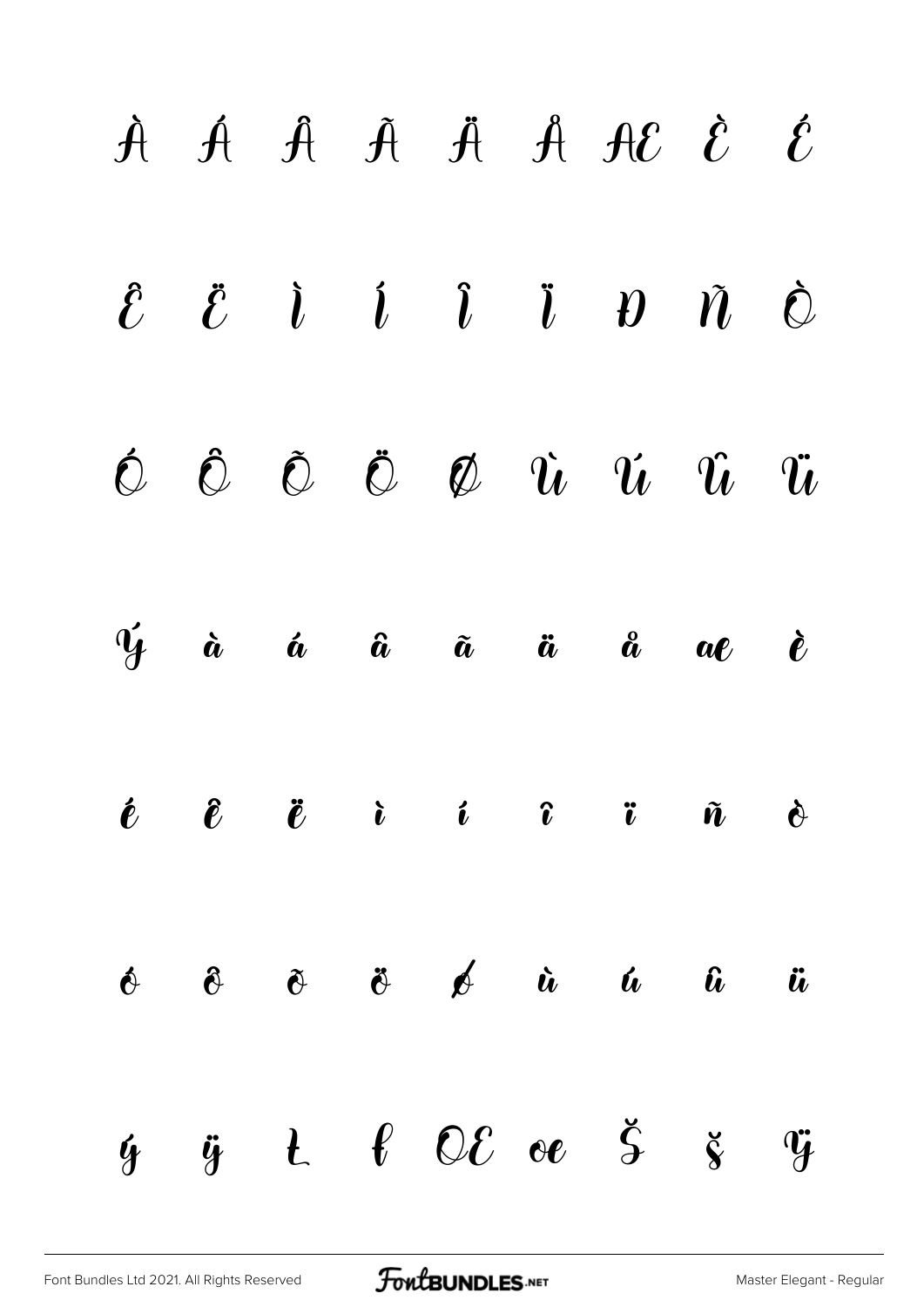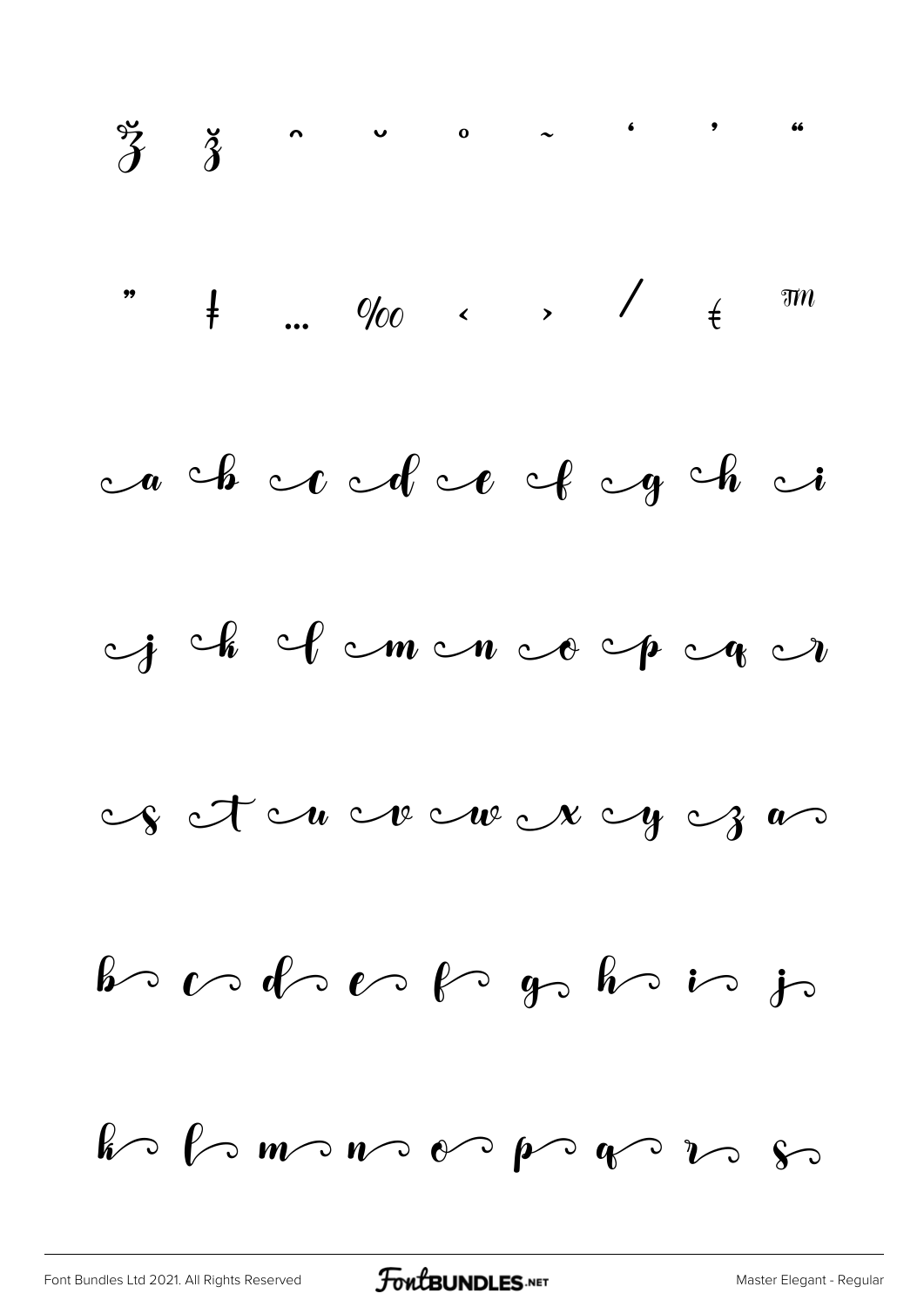$t$  and  $v$  and  $v$  by  $v \rightarrow v$ 

 $\mathscr{L}_{g}$  of  $\mathscr{L}_{g}$  in  $\mathscr{L}_{g}$  of  $\mathscr{L}_{g}$ 

 $256 - 452$   $452$   $8 - 9$   $8$ 

 $-J$   $\stackrel{\frown}{\ast}$   $\stackrel{\frown}{\ast}$   $\stackrel{\frown}{\ast}$   $\stackrel{\frown}{\ast}$   $\stackrel{\frown}{\ast}$   $\stackrel{\frown}{\ast}$   $\stackrel{\frown}{\ast}$   $\stackrel{\frown}{\ast}$   $\stackrel{\frown}{\ast}$ 

 $\sim$   $\frac{4}{9}$   $\frac{4}{9}$   $\frac{4}{9}$   $\frac{1}{9}$   $\frac{4}{9}$   $\frac{4}{9}$   $\frac{1}{9}$ 

v Tem y y y h i m y  $\mathcal{L}$  t  $\mathcal{L}$  r i  $\mathcal{A} \setminus \mathcal{B} \setminus \mathcal{C} \setminus \mathcal{D}$